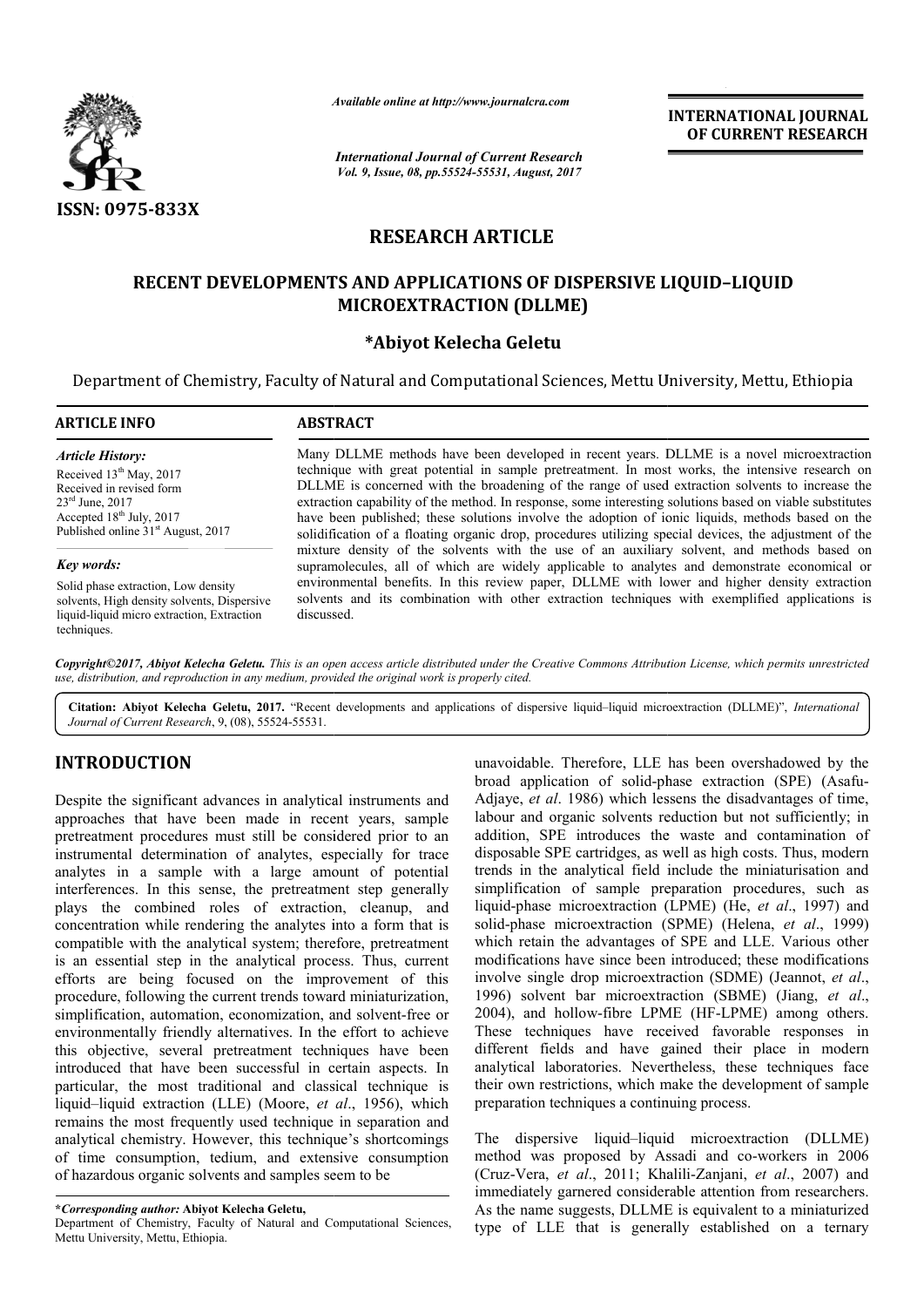component solvent system, in which an appropriate disperser solvent is introduced to help the dispersion of an organic extraction solvent into an aqueous sample and further achieve a highly efficient extraction. Briefly, a DLLME procedure can be outlined as follows: (a) the injection of extraction and disperser solvents into samples; (b) the formation of a cloudy solution due to the cosolvency of the disperser solvent with two other solvents; (c) the accomplishment of extraction equilibrium in a short time based on the extensive surface contact between the droplets of the extraction solvent and the sample; (d) centrifugation to obtain the sedimented extraction phase, which is abundant with analytes for instrument analysis. Obviously, the advantages of DLLME are mainly the following: (a) the negligible consumption of extraction solvents (only microliter volumes); (b) the short extraction time due to the rapid achievement of an equilibrium state; (c) the high enrichment factor (EF) due to the high phase ratio of the donor (aqueous sample) and the acceptor (extraction solvent). Accordingly, the DLLME technique is simple, quick, efficient, and simultaneously meets the development requirement of green chemistry. Nevertheless, this technique also possesses certain limitations, which primarily result from requirements related to the extraction and disperser solvents, namely (a) the extraction solvent must have a good extraction capability of the target analyte, a low solubility in the aqueous phase, and a greater density than water; (b) the disperser solvent must be miscible with both the extraction solvent and the aqueous phase. For this reason, the selection of the extraction solvent becomes the most restrictive part because few organic solvents meet such requirements, and of those solvents, halogenated hydrocarbons are in the majority. In addition, other parameters affecting DLLME, such as pH value and salt addition, may crucially influence the extraction results and must also be optimized.

In light of the obvious merits of DLLME, such as simplicity and rapidity of operation, low cost, high enrichment factor and lack of negative environmental impact, the DLLME technique seems to be accessible to most laboratories and compatible with various analytical techniques such as gas chromatography (GC), high-performance liquid chromatography (HPLC), electrothermal atomic absorption spectrometry (ETAAS) and flame atomic absorption spectrometry (FAAS). Therefore, DLLME has attracted considerable attention and been widely accepted, as evidenced by its appearance in a continually increasing number of original articles and reviews since the technique's introduction.

#### **DLLME with lower-density extraction solvent**

### **DLLME based on solidification of floating organic droplet (DLLME-SFO)**

Liquid–liquid microextraction based on solidification of floating organic droplet (LLME-SFO) was introduced by Khalili-Zanjani *et al*. (Khalili-Zanjani, *et al*., 2007; Khalili-Zanjani, *et al*., 2008). It is simple, inexpensive, and it involves minimal consumption of organic solvent. However, its extraction rate is lower than that of DLLME. DLLME-SFO (Lv *et al*., 2010) was developed to combine the benefits of DLLME and LLME-SFO. Unlike LLME-SFO, DLLME-SFO does not involve stirring during extraction, and unlike traditional DLLME, it does not use chlorinated solvents and conical bottom glass tubes. Instead, a mixture of low-toxicity extraction solvent (which is also less dense than water) and

disperser solvent are rapidly injected into the sample solution to form a cloudy dispersion in the glass test tube.

### **DLLME with special extraction devices**

Recently, many researchers have attempted to use lowertoxicity solvents with density lower than that of water in DLLME. One possible way of enabling the application of such solvents in DLLME is the use of special extraction devices, such as specially designed centrifugation tubes and pipette collection tubes. In 2009, Farajzadeh *et al*. designed a special vessel (Asadollahi, *et al*., 2010) for use in DLLME to extract organophosphorus pesticides (OPPs). In this extraction method, a mixture of cyclohexane (extraction solvent) and acetone (disperser solvent) is rapidly injected by syringe into an aqueous sample in a special vessel. After centrifugation, fine droplets of cyclohexane accumulate in the upper layer of aqueous solution. The upper phase is injected into a gas chromatograph for separation. This method is rapid and easily recovers the extractant; however, it is not suitable for extracting volatile compounds. Hashemi *et al*. developed a DLLME method that uses a special device to enrich glycyrrhizic acid from aqueous extracts of licorice (Hashemi, *et al*., 2009). The device consists of a narrow-necked glass tube (NNGT) inserted into a centrifuge tube. Hexanol and acetone are used as the extraction solvent and disperser solvent, respectively. A uniformly distributed cloudy suspension is produced by further aspiration and expulsion of about 2 mL of the cloudy sample by syringe. The mixture is then centrifuged for phase separation. Since hexanol is lighter than water, the extraction phase accumulates on the surface of the aqueous solution. Additional water is added from the opening of NNGT; then, the extraction phase is raised and fills the narrow neck of NNGT. As a result, the extraction phase can easily be withdrawn by microsyringe.

Hu *et al*. developed (Hu, *et al*., 2010) a DLLME method based on a molecular complex for analysis of polar compounds in aqueous solution. The principle of this method is the hydrogen bonding between the extractant and the analytes. In this approach, the Lewis base tri-n-butylphosphate (TBP) instead of conventional water-immiscible organic solventsis directly used as extractant for DLLME. The sample containing the analytes is placed in a disposable polyethylene pipette. A mixture of the extractant TBP and the disperser solvent methanol is rapidly injected into the sample solution by syringe. Subsequently, the pipette is placed in a 10 mL Eppendorf tube and is agitated by a vortex mixer. After centrifugation, the organic phase floating on theaqueous solution is concentrated in the narrow neck of the pipette, and is easily withdrawn by a 10.0 µL microsyringe. This technique expands the application of classical DLLME for various organic analytes, and enables extraction in a disposable polyethylene pipette.

Su and Jen developed an in-syringe USAEME for the extraction of OPPs from water samples by using GC with micro electron capture detection (Su, *et al*., 2010). Ultrasound radiation is applied to accelerate the emulsification of microliter volumes of low-density organic solvent in aqueous solutions to enhance the efficiency of OPPs microextraction from the sample. Initially, the sample solution is drawn into a 5 mL syringe. After removal of the plunger and sealing of the syringe with a silicone-plug, the barrel is held upside down and the needle is removed.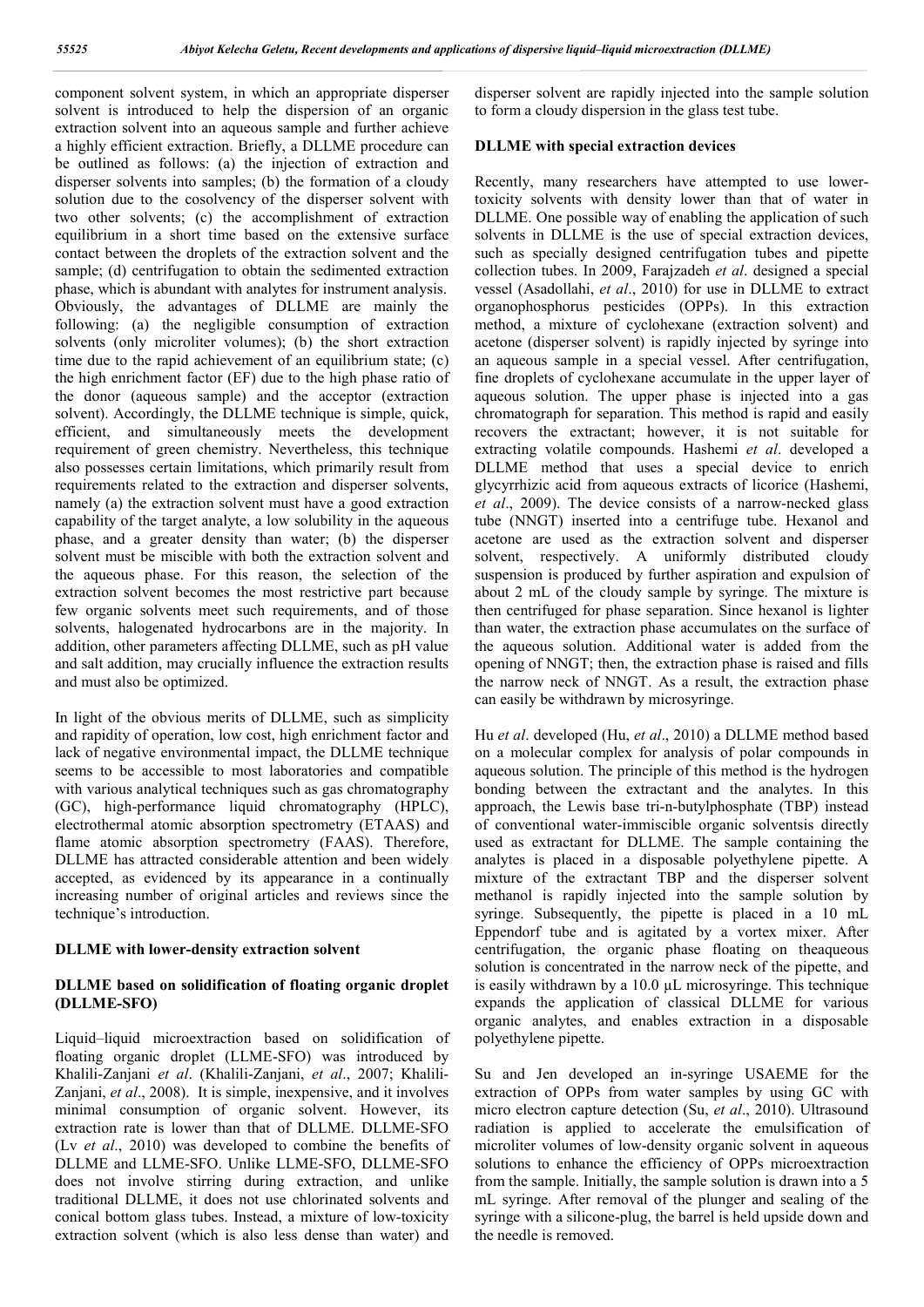| Analyte                           | Matrix                  | Technique       | <b>Extraction solvent</b> | Disperser solvent | EF          | <b>LOD</b>                   | Ref.                         |
|-----------------------------------|-------------------------|-----------------|---------------------------|-------------------|-------------|------------------------------|------------------------------|
| <b>HOCs</b>                       | Water                   | GC-ECD          | 2-Dodecanol               | Acetone           | 174–246     | $0.005 - 0.05$ ug/L          | Leong, et al., 2008          |
| <b>PAHs</b>                       | Water                   | <b>HPLC-VWD</b> | 1-Dodecanol               | Methanol          | $88 - 118$  | $0.045 - 1.1$ ng/mL          | Xu, et al., 2009             |
| Al                                | Water                   | <b>ICP-OES</b>  | 1-Undecanol               | Acetone           | 128         | $0.8 \mu$ g/L                | Rezaee, <i>et al.</i> , 2010 |
| OCP <sub>S</sub>                  | Water                   | GC-ECD          | Hexadecane                | Acetonitrile      | 37-872      | $0.011 - 0.11 \text{ µg/L}$  | Leong, et al., 2009          |
| Decabrominateddiphenyl ether      | Surficial sediments     | <b>HPLC-UV</b>  | Dodecanol                 | Methanol          |             | $2.3$ pg/g                   | Jian, <i>et al.</i> , 2010   |
| Hexanal, heptanal                 | Human blood             | <b>HPLC-VWD</b> | 1-Dodecanol               | Methanol          |             | $7.90, 2.34$ nmol/L          | Lv, et al., $2010$           |
| Steroid hormone                   | River, tap water        | <b>HPLC-DAD</b> | 1-Undecanol               | Methanol          | $121 - 329$ | $0.8 - 2.7$ , 1.4 - 3.1 µg/L | Chang, et al., 2010          |
| carbamates                        | Fruit juices            | LC-MS/MS        | 1-Dodecanol               | Acetonitrile      |             | $0.002 - 0.02 \text{ µg/L}$  | Vichapong, et al., 2015      |
| Aliphatic amines                  | Water                   | HPL-DAD         | 1-Undecanol               | Acetonitrile      | $210 - 290$ | $0.005 - 0.02 \mu g/L$       | Kamarei, et al., 2011        |
| Triazines                         | Water, sugarcane sample | GC-MS           | 1-Undecanol               | Acetonitrile      | 195-322     | $0.037 - 0.008$ ppb          | Sanagi, et al., 2012         |
| Amphetamines and metha mphetamine | Urine                   | <b>HPLC-UV</b>  | 1-Undecanol               | SDS.              | 56, 48      | $2, 3 \mu g/L$               | Saber-Tehrani, et al., 2012  |
|                                   | Water,                  | <b>ETAAS</b>    | 1-Undecanol               | Acetone           | 184         | $7 \text{ ng/L}$             | Asadollahi, et al., 2010     |
| Ni, Co, Pb, Cr                    | Water, waste water      | <b>GFAAS</b>    | 1-Undecanol               | Ethanol           | 800         | $0.2 - 1.3$ ng/L             | Mirzaei, et al., 2011        |
| Fe, Fe                            | Water                   | UV-Vis          | 1-Undecanol               | Ethanol           | 125, 162    | $25, 8 \mu g/L$              | Samadi, et al., 2016         |
| Ag                                | Water                   | <b>GFAAS</b>    | 1-Undecanol               | Methanol          | 250         | $0.056$ ng/mL                | Demirhan, et al., 2016       |

# **Table 1. Examples of DLLME-SFO applications**

# **Table 2. Combination of DLLME with other extraction techniques**

| Analyte                  | Matrix                    | Technique       | <b>Extraction Solvent</b> | Disperser Solvent | Feature           | EF        | LOD                    | Ref.                         |
|--------------------------|---------------------------|-----------------|---------------------------|-------------------|-------------------|-----------|------------------------|------------------------------|
| <b>OPPs</b>              | Water                     | GC-MS           | Carbon tetrachloride      | acetone           | <b>SPE-DLLME</b>  |           | $38-230 \text{ pg/L}$  | Rezaee, et al., 2010         |
| fungicides               | Wine                      | GC-ECD          | 1,1,1-Trichloethane       | Acetone           | <b>SPE-DLLME</b>  | 156-254   | $30-120$ , 40-250 ng/L | Shi, et al., 2010            |
| PCB, PBDEs               | wine                      | <b>HPLC</b>     | Chlorobenzene             | Acetone           | <b>SPE-DLLME</b>  | 150-600   | $0.01 - 0.4\mu$ g/L    | Ping, <i>et al.</i> , 2017   |
| Sulfonyl urea herbicides | Soil                      | <b>HPLC-DAD</b> | Chlorobenzene             | Acetone           | <b>DSPE-DLLME</b> | 102-216   | $0.5 - 1.2$ ng/g       | Montes, et al., 2009         |
| Flavoring compounds      | Tobacco aditives          | GC-MS           | Chloroform                | Methanol          | <b>UAE-DLLME</b>  | 140-208   | $0.04 - 0.24$ ng/mL    | Liu, <i>et al.</i> , 2011    |
| Chlorophenols            | Soil and marine sediments | <b>HPLC-UV</b>  | Chlorobenzene             | Acetone           | <b>MAE-DLLME</b>  | $25 - 30$ | $0.0005 - 0.002$ mg/Kg | Li, et al., 2012             |
| <b>PAHs</b>              | Environmental water       | GC-MS           | l-Octanol                 |                   | DLLME-D-u-SPE     | 110-186   | $11.7 - 61.4$ pg/mL    | Rezaee, <i>et al.</i> , 2010 |

# **Table 3. Applications of DLLME**

| Analyte               | Matrix                               | Technique              | <b>Extraction solvent</b> | Disperser solvent | EF             | LOD                       | Ref.                                  |
|-----------------------|--------------------------------------|------------------------|---------------------------|-------------------|----------------|---------------------------|---------------------------------------|
| <b>PAHs</b>           | Water samples                        | <b>GCIFID</b>          | Dichoromethane            | Acetone           | 603-1113       | $0.007 - 0.03$ ug/L       | Cruz-Vera, et al., 2011               |
| Triazine herbicides   | Water samples                        | GC-MS                  | Chlorobenzene             | Acetone           | 150-722        | $0.021 - 0.12 \mu g/L$    | Shi, et al., 2010                     |
| <b>PBDEs</b>          | Environmental water                  | <b>HPLC-VWD</b>        | Tetrachloroethane         | <b>THF</b>        | 153            | $0.2$ ng/L                | Nagaraju, et al., 2007                |
| C <sub>d</sub>        | Water samples                        | <b>GFAAS</b>           | Carbontetrachloride       | Methanol          | 125            | $0.6$ ng/L                | Li, et al., 2007                      |
| Carbamates            | Rain, surface and ground water       | <b>HPLC-DAD</b>        | Trichloromethane          | Acetonitrile      | 80-117         | $0.1 - 0.5$ ng/mL         | Jahromi, et al., 2007                 |
| Pyrethroids           | River water                          | <b>HPL-UV</b>          | Tetrachloromethane        | Acetone           | 767-1033       | $0.11 - 0.3 \mu g/L$      | Sergiane, et al., 2010                |
| Multiclass pesticides | Natural waters                       | LC-MS                  | Carbontetrachloride       | Acetonitrile      | 50             | $0.02$ ug/L (LOO)         | Yan, et al., 2010                     |
| Nitrobenzenes and     | Water samples                        | $GC-MS$                | Trichloromethane          | Acetonitrile      | 243-525        | $24.1 - 107.4$ pg/mL      | Caldas, et al., 2010                  |
| nitrochlorobenzenes   |                                      |                        |                           |                   |                |                           |                                       |
| Pd                    | River water                          | <b>FAAS</b>            | Chloroform                | Ethanol           | 45.1           | $90\mu$ g/L               | Zhaoxiong, et al., 2012               |
| MeHg+, Hg2+           | Tap, snow and lake water             | <b>HPLC-ICP-MS</b>     | Carbontetrachloride       | Methanol          | 138,350        | $0.0076$ , $0.0014$ ng/mL | Kokya, et al., 2009                   |
| <b>PCBs</b>           | Soil samples                         | $GC-ECD$               | Chlorobenzene             | Acetone           |                | $0.2 - 0.5 \mu g/Kg$      | Jia, et al., 2011                     |
| $Hg$ , Ag             | Environmental and geological samples | Electrophoresis, GFAAS | Carbon tetrachloride      | Methanol          | 72             | $20$ ng/L                 | Liang, et al., 2010; Hu, et al., 2009 |
| Pyrethroids           | Fruit juices                         | HPLC-UV                | Chloroform                | Methanol          | $62 - 84$      | $2-5 \mu g/L$             | Boonchiangma, et al., 2012            |
| Opium alkaloids       | Urine samples                        | HPLC-UV                | Chloroform                | Acetone           | $63.0 - 104.5$ | $0.2 - 10 \mu g/L$        | Shamsipur, et al., 2011               |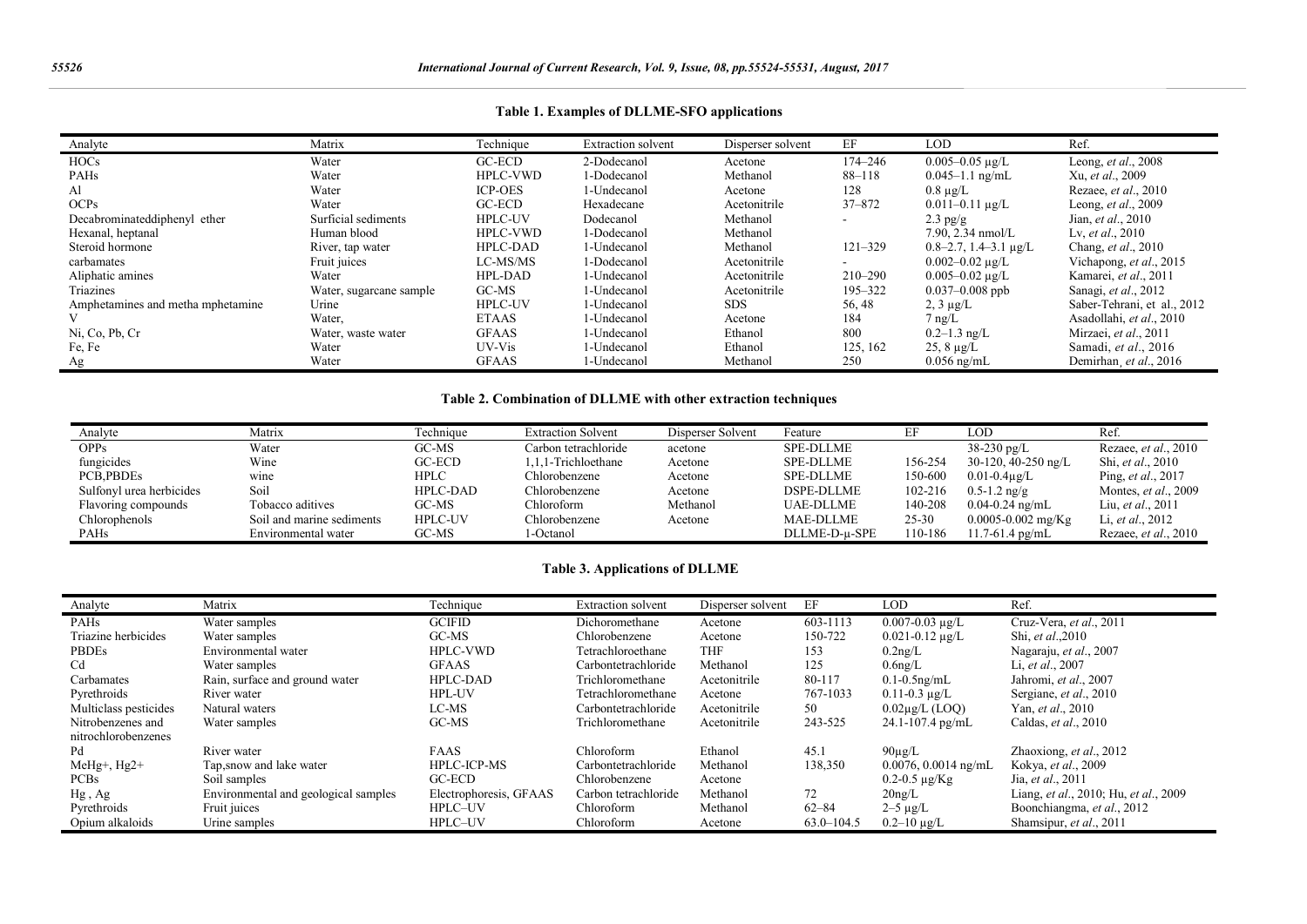The extraction solvent (toluene) is then injected into the sample solution by using a 100 µL glass syringe. After ultrasonication and centrifugation, the plunger of the 5 mL syringe is slowly pushed to transfer the recovered extractant into a graduated capillary tube. Finally, the extracting phase containing the target OPPs is easily recovered by syringe. One microliter of the separated extractant is injected into GC for analysis. This method uses a 5 mL syringe as the sample vial instead of a centrifuge tube, and a 100 µL glass syringe is used to inject the extraction solvent and to recover the extractant. This device is easy to operate, and the extractant volume is easily read from the scale on the capillary tube. This method does not require a narrow-necked port to collect the extractants and the device is very easy to clean.

# **Low-density-solvent based solvent demulsification DLLME (LDS-SD-DLLME)**

All of the aforementioned extraction devices possess advantages and drawbacks in terms of ease of operation and manifold complexity. Guo and Lee (2011) reported a LDS-SD-DLLME method for the determination of 16 priority PAHs in environmental samples. No centrifugation is required in this procedure. A 5 mL sample solution is placed in a 5 mL polyethylene Pasteur pipette by using a 5 mL syringe. A mixture of the extraction solventn-hexane  $(50 \mu L)$  and the dispersive solvent acetone  $(500 \mu L)$  is injected rapidly into the sample solution by a 1.0 mL syringe to form an emulsion. The demulsification solvent acetone (500 uL) is then injected into the aqueous solution to break up the emulsion and separate it into two layers. The upper layer (about 35 µL n-hexane) is collected and analyzed by gas chromatography–mass spectrometry (GC–MS). Notably, the extraction requires only 2–3 min, and is therefore faster than conventional DLLME or similar techniques. This method permits a solvent that is less dense than water to be used as extraction solvent, and expands the applicability of DLLME to a wider range of solvents.

Chang *et al*. (2011) used DLLME combined with an improved solvent collection system to separate water and organic solvent in the collected extractant drop. This method uses very small volumes of low-toxicity solvents (11 µL of 1-nonanol and 400 µL of methanol) to extract organochlorine pesticides (OCPs) from 10 mL water samples prior to analysis by GC. After centrifugation, a liquid organic drop accumulates between the water surface and the glass wall of the centrifuge tube. The liquid organic drop is transferred along with some of the water into a microtube (3 mm  $\times$  15 mm) by syringe. The organic and aqueous phases then immediately separate in the microtube. The organic solvent is easily collected by syringe and then injected into the GC instrument for analysis. Moreover, it is better to centrifuge the collected phases in the microtube for about 1 min before injection, because it further removes water; in this manner, two clear phases are obtained. This improved sol-vent collection system can protect the instrument from damage by the injected water and increase the reproducibility of the results.

### **DLLME with higher-density extraction solvent**

#### **DLLME with low-toxicity solvent**

In addition to the many DLLME methods that have been developed to use low-density organic solvents, other methods using higher-density extraction solvent have been introduced

to overcome the drawbacks of normal DLLME. In 2010, LT-DLLME was developed by Leong *et al*. (2010). This method uses lower-toxicity brominated, iodinated and other halogenated solvents such as 1-bromo-3-methylbutane (1bromo-3-methylbutane,the median lethal dose (LD50) 6150 mg kg−1) instead of the highly toxic solvents normally used in DLLME. This method also demonstrates that propionic acid is suitable as a disperser solvent; as little as 50  $\mu$ L of the acid is sufficient for extraction. A 7 mL sample of water is spiked with PAHs. The disperser solvent propionicacid and the extraction solvent 1-bromo-3-methylbutane  $(10.0 \mu L)$  are rapidly injected into the sample solution and the resulting mixture is shaken by hand for a few seconds. Potassium hydroxide (88  $\mu$ L, 40% (w/v)) is added to the sample to minimize emulsion formation by the extraction solvent before centrifugation. After centrifugation, the organic solvent is sedimented at the bottom of the conical test tube, and then a microsyringe is used to collect and inject it into a gas chromatograph for further analysis. The selected extraction solvent is less toxic than chlorinated solvents in normal DLLME. In particular, some brominated solvents are less toxic than the conventional low-density solvents in DLLME or dispersion LPME.

#### **Auxiliary solvent to adjust the density of DLLME**

Kocúrová *et al*. (2010) developed an adjusting-density DLLME (AS-DLLME) technique. A quaternary system consisting of an aqueous sample, an extraction solvent, an auxiliary solvent, and a disperser solvent is employed in this method. The auxiliary solvent (a chlorinated solvent), which is denser than water, is used to adjust the density of the extraction solvent–auxiliary solvent mixture to facilitate its separation from the aqueous sample by centrifugation. This method does not require the use of special devices. A 5 mL sample solution containing Au (III) is prepared in conical microcentrifuge tubes. A 0.5 mL mixture of the disperser solvent methanol, the extraction solvent toluene (145  $\mu$ L), and the auxiliary solvent carbon tetrachloride (CCl<sub>4</sub>; 145  $\mu$ L) is vigorously injected by using a 0.5 mL glass syringe. The mixture is gently shaken and centrifuged. A layer of sediment containing a mixture of toluene and  $CCl<sub>4</sub>$  accumulates at the bottom of the tube. The extractant is removed by syringe and then analyzed by UV– visible spectrometer. Alternatively, the extractant may be transferred to a graphite atomizer for atomic absorption spectroscopy. This novel method combines the advantages of conventional DLLME and the use of lower-density solvent and lower volumes of toxic solvents.

#### **DLLME with automated online sequential injection**

Anthemidis and Ioannou (2011) developed an automated online sequential injection dispersive liquid–liquid microextraction SI-DLLME system for metal preconcentration. The mixture of disperser solvent, extraction solvent, and chelating agent is mixed with a stream of aqueous sample through an online system. After extraction, droplets of the organic phase are retained in a microcolumn. The eluent is then transferred by a nebulizer for analysis by flame atomic absorption spectrometry (FAAS) analysis, or injected into a graphite tube for electrothermal atomic absorption spectrometry (ETAAS) measurement (Anthemidis, *et al*., 2010). This method does not require centrifugation and an extraction solvent that is denser than water, and the process is fully automated. However, this method requires a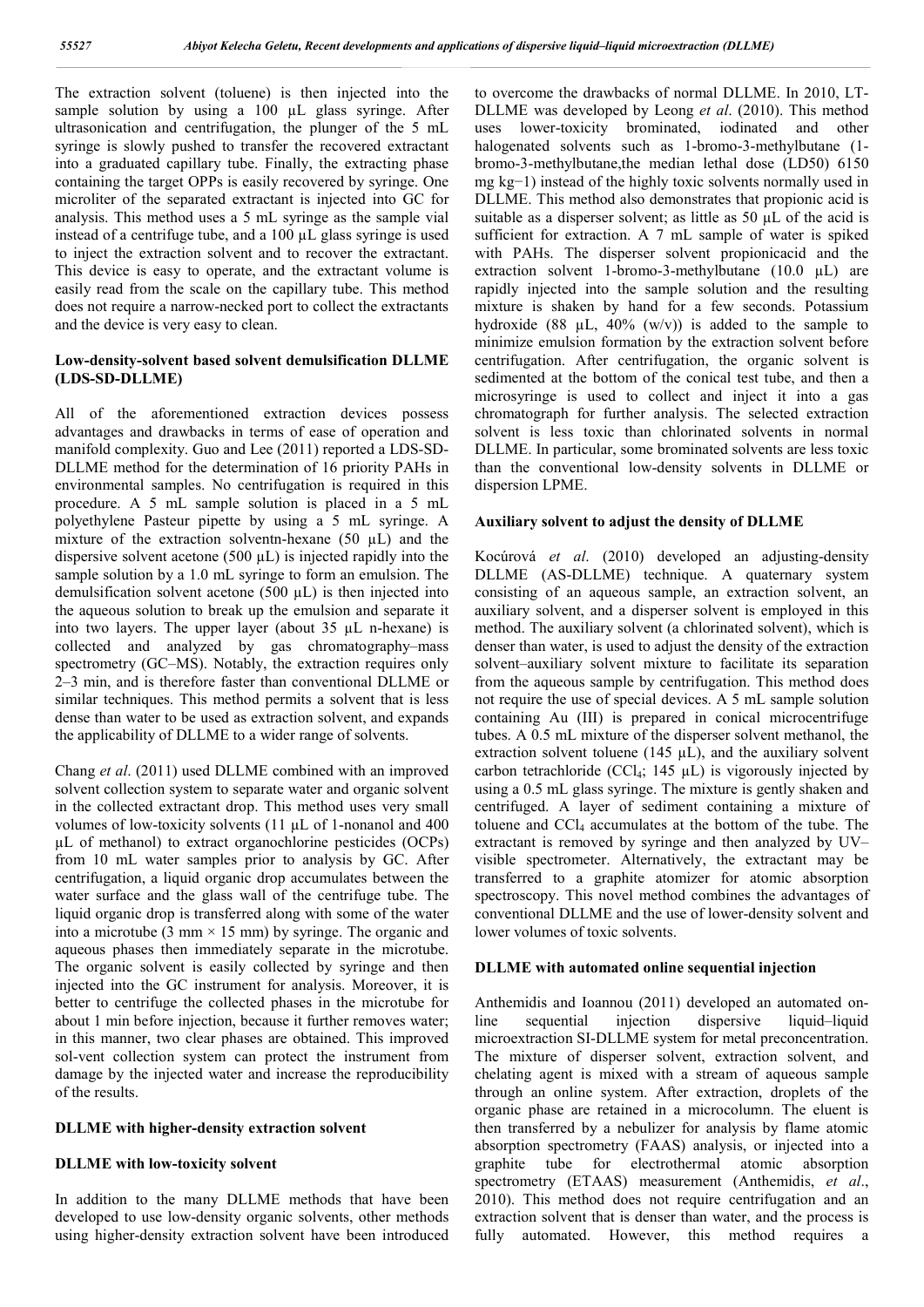microcolumn for retention of the analytes and several hundred microliters of solvents for elution of the analytes. Andruch *et al*. (2012) reported a novel SI-DLLME. In the method, sample and all reagents are drawn into the holding coil of the sequential injection analysis (SIA) manifold, and the resulting mixture is delivered into a conical tube. A mixture of the extraction solvent is then added at a high flow rate to form a cloudy suspension and to extract the analytes. The extraction phase consequently separates rapidly at the bottom of the conical tube. Afterward, the extraction phase is transferred to a microvolume Z-flow cell for spectrophotometric detection. The online DLLME methods achieved a major breakthrough in DLLME and overcame the difficulties of rapidly extracting analytes and collecting the organic solvent in online analysis.

### **Combination of DLLME with other Extraction techniques**

### **Solid-phase extraction (SPE)**

SPE and DLLME coupled with GC were used for determination of 13 OPPs in aqueous samples (Samadi, *et al*., 2012). The analytes were collected from large volumes of aqueous solutions (100 mL) into the sorbent SPE C18 (100 mg). The C18 SPE cartridge was used in separation of the desired compounds by elution with 1 mL of acetone. Eluates were collected into a 10 mL screw-cap glass test tube. Chlorobenzene  $(12 \mu L)$  was added to the test tube and the resulting mixture was drawn into a syringe and rapidly injected into double distilled water in a screw-cap glass test tube with conical bottom. The mixture was then centrifuged and the extractant was injected into the GC for analysis. This method is fast and simple, and affords very high EFs and short analysis time.

#### **Stir bar sorptive extraction (SBSE)**

SBSE combined with DLLME (Farajzadeh, *et al*., 2010) has been developed for the extraction of six triazole pesticides in aqueous samples. In this method, 100 mL of standard or sample solution is stirred with astir bar coated with octadecyl silane for 30 min at 300 rpm. The stirbar is subsequently removed and placed in a 1.5 mL glass vial containing 1 mL of methanol for liquid desorption. After the stir bar is removed, 25 µL of the extraction solvent 1, 1, 2, 2-tetrachloroethane is added to the extracted analytes. The resulting solution is rapidly injected into 5 mL of sodium chloride solution by syringe and then centrifuged. The sedimented organic phase is removed and injected into GC for analysis. This method enables simple, selective, and sensitive determination of analytes in complex matrixes.

### **Molecularly imprinted matrix solid-phase dispersion**

A MIM synthesized by aqueous suspension polymerization was applied as a selective sorbent for the simultaneous determination of four Sudan dyes in egg yolk samples (Yan, *et al*., 2011). The sorbent was a miniaturized matrix solid-phase dispersion used for MSPD–DLLME. The miniaturized MSPD procedure was performed by using small amounts of sample, support, and solvent. An aliquot of the egg yolk sample and MIM sorbent were placed in a small glass beaker and blended together. The homogenized mixture was transferred to an empty cartridge (5 cm  $\times$  8 mm i.d., prepacked with 50 mg of MIM), rinsed with 4.0 mL of methanol–water solution, and then eluted with 3.0 mL of acetone–acetic acid solution. The

eluate was collected in a 10 mL conical tube and then evaporated to 1.0 mL. It was then mixed with 100 µL of TCE and 5.0 mL of water for further purification and concentration of analytes by DLLME. This MIM–MSPD–DLLME method combined the advantages of MIM, MSPD, and DLLME.

#### **Supercritical fluid extraction (SFE)**

SFE followed by DLLME (Liu, *et al*., 2011) has been developed for extraction and determination of PAHs in marine sediments. SFE of PAHs was performed at 313 K and 253.2 bar, and the extracted PAHs were collected in 1 mL of acetonitrile. Subsequently, 16 µL of the extraction solvent chlorobenzene was added to the collecting solvent (1.0 mL of acetonitrile). The resulting mixture was rapidly injected into 5.0 mL of aqueous solution. After centrifugation, the PAHs in the sedimented phase were analyzed by GC. This procedure extends the application of DLLME to solid samples. In particular, it holds great potential in the analysis of trace organic compounds in solid samples.

# **Nanotechniques combined with DLLME**

Dispersive micro-solid-phase extraction (D- µ-SPE) combined with DLLME (Li, 2012) was developed for GC–MS of PAHs in environmental samples. For the dispersion step, 1-octanol is injected rapidly into a vial containing sample solution and the vial is subsequently sealed and vortexed. For SPE step (absorption and elution), derivatized magnetic nanoparticles are then quickly added to the vial. In this approach, hydrophobic magnetic nanoparticles are used to recover the extractant 1-octanol in the DLLME step. A magnet is held next to the bottom of the vial to attract and isolate the nanoparticles, and the sample solution is discarded by decantation. The magnet is thereafter removed, and 100 µL of acetonitrile is introduced to the vial to desorb the 1-octanol from the nanoparticles by sonication. Finally, the magnet is again placed next to the vial, and the supernatant is collected into an Eppendorf tube by an automatic pipett or for analysis. This procedure does not require special apparatus such as conicalbottom test tubes as well as tedious procedures of centrifugation and refrigeration of the solvent. It also potentially lends itself to possible automation.

#### **Applications of DLLME**

DLLME is simple, rapid, and inexpensive, requires low volumes of sample, and affords high EF. It can be applied in the analysis of organic compounds (pesticides, pharmaceuticals, and phenols) and inorganic analytes (Cu, Pb, and Cd). DLLME methods have been used in the analysis of various samples such water samples, food, urine, animal tissue, soil, and leaves. DLLME is a popular sample pretreatment step in methods developed for analysis of food. The recent applications of DLLME are summarized in the following table.

### **Conclusion**

It is notable that studies involving varying the disperser solvent also achieve great progress in extracting target analytes with strong polarities and in helping the dispersion of organic solvents into the aqueous phase by using a partitioned solvent and a surfactant as a substitute, respectively. In addition, from economic and environmental perspectives, the DLLME procedure could be performed smoothly in the absence of a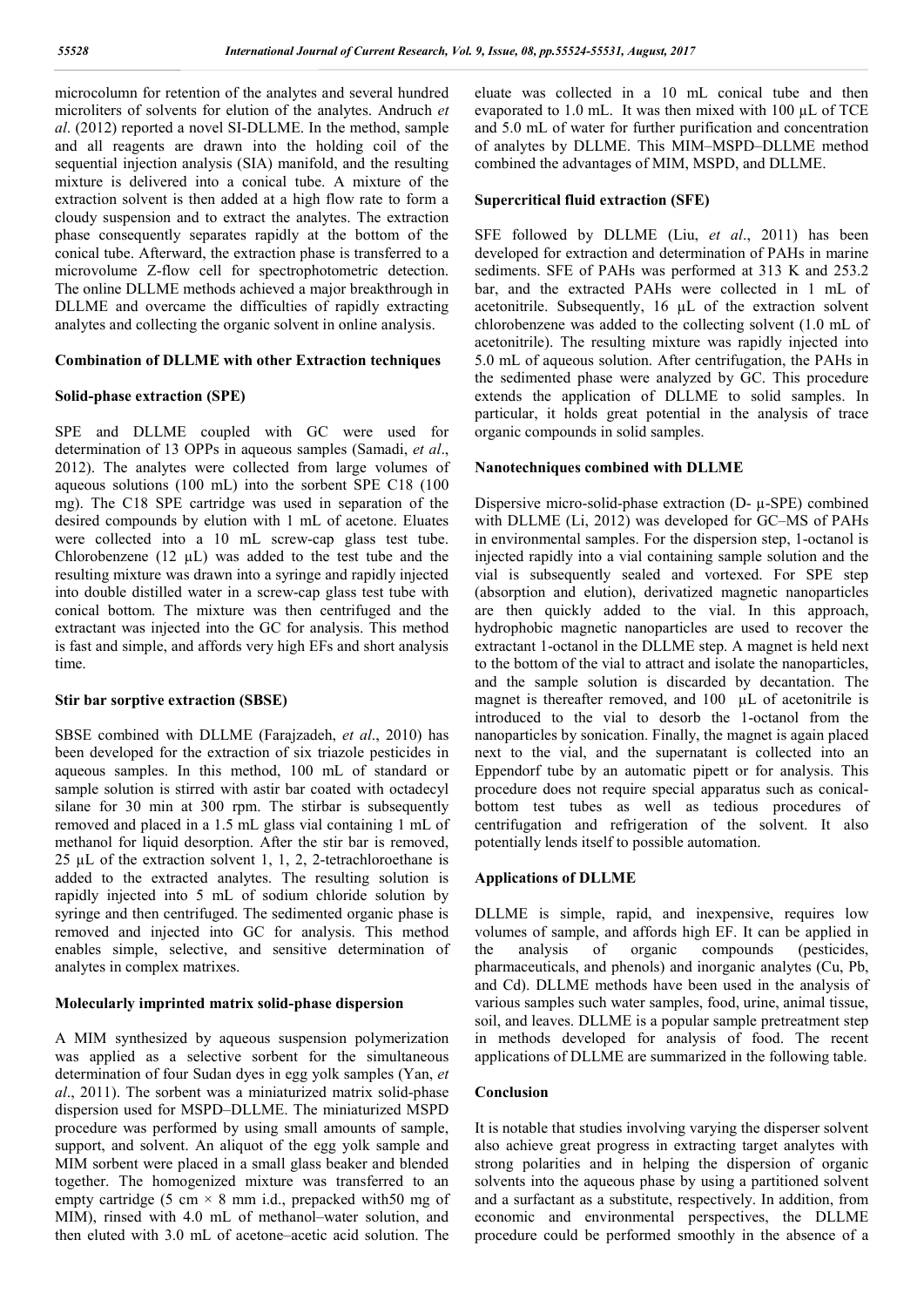disperser solvent by utilizing some mechanical methodologies (e.g., ultrasound, vortex), reducing the solvent consumption and the unavoidable loss of analytes in the disperser solvent. Facing the challenge of the incompatibility of the DLLME pretreatment with complex matrices, connecting this method to other extraction techniques seems to be an alternative solution that emerged in many papers, providing consistent recovery values, as well as highly selective extractions. In this sense, researchers have exhibited wide combinations associating with SBSE, SPE, DSPE, SFE, MSPD, UAE, and MAE, showing an excellent compatibility and feasibility of DLLME with others. Finally, the current trend is moving toward simplification and miniaturization of sample preparation as well as reduction of the cost, labor, time and quantities of organic solvents used. DLLME and dispersion LPME have great prospects for these approaches in the future.

# **REFERENCES**

- Andruch, V., Acebal, C.C., ˇSkrlíková, J., Sklenáˇrová, H., Solich, P., Balogh, I.S., Billes, F. 2012. *Microchem. J.* 100, 77-83.
- Anthemidis, A. N., Ioannou, K.-I.G. 2010. A novel methodology based on solvents less dense than water through dispersive liquid–liquid microextraction: application in quantitation of L-ascorbate in fruit juices and soft drinks by fiber optic-linear array detection spectrophotometry. *Anal. Chim. Acta,* 668, 35-40.
- Anthemidis, A.N., Ioannou, K.-I.G. 2011. Flow injection online solid phase extraction system using Amberlite XAD-16 functionalized with 8-hydroxyquinoline for copper and zinc determination by flame atomic absorption spectrometry. *Talanta,* 84, 121-128.
- Asadollahi, T., Dadfarnia, S., Shabani, A.M.H. 2010. Separation/preconcentration and electrothermal atomic absorption spectrometry. *Talanta,* 82, 208-212.
- Asadollahi, T., Dadfarnia, S., Shabani, A.M.H.2010. *Talanta,*  82, 208-219.
- Asafu-Adjaye, E.B., Kohler, P.W., Su, S.Y. 1986. *Chromatographia,* 2, 435 - 443.
- Boonchiangma, S., Ngeontae, W., Srijaranai, S. 2012. Determination of six pyrethroid insecticides in fruit juice samples using dispersive liquid-liquid microextraction combined with high performance liquid chromatography. *Talanta,* 88, 209-215.
- Caldas, S.S., Costa, F.P., Primel, E.G. 2010. Validation of method for determination of different classes of pesticides in aqueous samples by dispersive liquid-liquid microextraction with liquid chromatography-tandem mass spectrometric detection. *Anal Chim Acta.*665, 55–62.
- Chang, C.-C., Huang, S.-D. 2010. *Anal. Chim. Acta*, 662, 39- 43.
- Chang, C.-C., Wei, S.-Y., Huang, S.-D. 2011. Modern techniques of sample preparation for pesticide residues determination in water by liquid chromatography with detection by diode array and mass spectrometry. *J. Sep. Sci.* 34, 837-843.
- Cruz-Vera, M., Lucena, R., Cardenas, S., Valcarcel, M. 2011. Sample Treatments Based on Dispersive. (Micro) Extraction. *Anal. Methods*, 3, 1719-1728,
- Demirhan¸ I., Mustafa, T. 2016. Solidified floating organic drop microextraction for speciation of Se (IV) and Se (VI) in water samples prior to electrothermal atomic absorption spectrometric detection. *Turk J. Chem*, 40, 1012 – 1018.
- Farajzadeh, M.A., Djozan, D., Nouri, N., Bamorowat, M., Shalamzari, M.S. 2010. Determination of pesticide residues using GC-MS and LC-MS/(MS. *J. Sep. Sci.* 33, 1816- 1828.
- Guo, L., Lee, H.K. 2011. Low-density solvent-based solvent demulsification dispersive liquid–liquid microextraction for the fast determination of trace levels of sixteen priority polycyclic aromatic hydrocarbons in environmental water samples. *J Chromatogr A,* 1218, 5040-5046.
- Hashemi, P., Beyranvand, S., Mansur, R.S., Ghiasvand, A.R. 2009. Reversed-Phase Dispersive Liquid–Liquid Microextraction with Multivariate Optimization for Sensitive HPLC Determination of Tyrosol and Hydroxytyrosol in Olive Oil. *Anal. Chim. Acta,* 655, 60-71.
- He, Y., Lee, H.K. 1997. Liquid-Phase Microextraction in a Single Drop of Organic Solvent by Using a Conventional Microsyringe. *Anal. Chem.*, 69, 4634-4640.
- Helena, P., Locita, I.K. 1999. Solid phase microextraction *Trends Anal. Chem.* 18, 272-282.
- Hu, J., Fu, L., Zhao, X., Liu, X., Wang, H., Wang, X., Dai, L. 2009. Determination of mercury(II) in water samples using dispersive liquid-liquid microextraction and back extraction along with capillary zone electrophoresis. *Anal. Chim. Acta,* 640, 100-105.
- Hu, X. Z., Wu, J. H., Feng, Y. Q. 2010. Molecular Complex-Based Dispersive Liquid-Liquid Microextraction: Analysis of Polar Compounds in Aqueous Solution. *Journal of Chromatography A,* 1217, 7010-7016
- Jahromi, E.Z., Bidari, A., Assadi, Y., Hosseini, M.R.M., Jamali, M.R. 2007. Dispersive liquid-liquid microextraction combined with graphite furnace atomic absorption spectrometry: ultra trace determination of cadmium in water samples. *Anal. Chim. Acta*, 585, 305- 311.
- Jeannot, M.A., Cantwell, F.F. 1996. Solvent microextraction into a single drop. *Anal. Chem.* 68, 2236-2240.
- Jia, X., Han, Y., Liu, X., Duan, T., Chen, H. 2011. Speciation of mercury in water samples by dispersive liquid–liquid microextraction combined with high performance liquid chromatography-inductively coupled plasma mass spectrometry. *Spectrochim. Acta B,* 66, 88- 92.
- Jian, Y.-H., Hu, Y., Wang, T., Liu, J.-L., Zhang, C., Li, Y. 2010. *Chinese J. Anal. Chem.* 38 62-73.
- Jiang, X., Lee, H.K. 2004. Solvent bar microextraction. *Anal. Chem.* 76, 5591-5596.
- Kamarei, F., Ebrahimzadeh, H., Asgharinezhad, A.A. 2011. Optimization of simultaneous derivatization and extraction of aliphatic amines in water samples with dispersive liquid–liquid microextraction followed by HPLC. *J. Sep. Sci.* 34, 2719-2725.
- Khalili-Zanjani, M.R., Yamini, Y., Shariati, S., Jönsson, J.A. 2007. A new liquid-phase microextraction method based on solidification of floating organic drop. *Anal. Chim. Acta,* 585, 286-293.
- Khalili-Zanjani, M.R., Yamini, Y., Yazdanfar, N., Shariati, S. 2008. *Anal. Chim. Acta*, 606, 334.
- Kochurova, L., Balogh, I.S., Skrlikova, J., Postal, J., Andruch, V. 2010. A novel approach in dispersive liquid–liquid microextraction based on the use of an auxiliary solvent for adjustment of density UV–VIS spectrophotometric and graphite furnace atomic absorption spectrometric determination of gold based on ion pair formation. *Talanta,* 82, 1958-1964.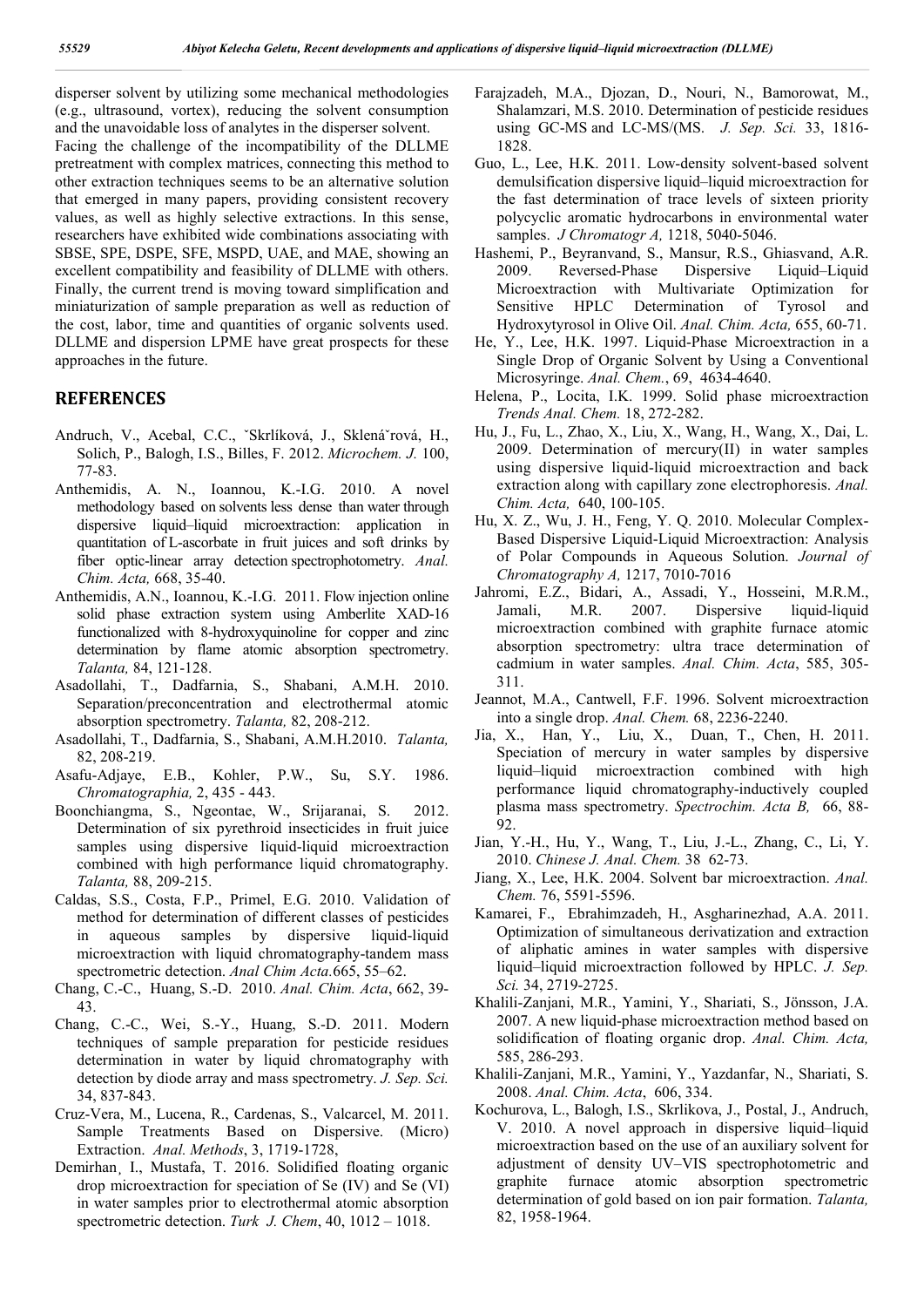- Kokya, T.A., Farhadi, K. 2009. Trace determination of palladium in road dust samples by ET-AAS after microwave assisted digestion and preconcentration on magnetite nanoparticles. *J. Hazard. Mater.* 169, 726-733.
- Leong M.I., Huang, S.-D. J. 2008. Dispersive liquid-liquid microextraction method based on solidification of floating organic drop combined with gas chromatography with electron-capture or mass spectrometry detection. *Chromatogr. A*, 1211, 8-19.
- Leong, M. I, Chang, C. C., Fuh, M. R., Huanga, S. D. 2010. Low Toxic Dispersive Liquid-Liquid Microextraction Using Halosolvents for Extraction of Polycyclic Aromatic Hydrocarbons in Water Samples. *Journal of Chromatography A*, 1217, 5455-5461.
- Leong, M.-I., Huang, S.-Da. 2009. Modern techniques of sample preparation for pesticide residues determination in water by liquid chromatography with detection by diode array and mass spectrometry. *J. Chromatogr. A*, 1216, 7645-7650.
- Li, P., Zhu, X., Hong, S., Tian, Z., Yang, J. 2012. Ultrasoundassisted emulsification--solidified floating organic drop microextraction combined with flow injection--flame atomic absorption spectrometry for the determination of palladium in water samples. *Anal. Methods*, 4, 995-1000.
- Li, Y., Hu, J., Liu, X., Fu, L., Zhang, X., Wang, X. 2008. Binary Solvents Dispersive Liquid—Liquid Microextraction (BS-DLLME) Method for Determination of Tramadol in Urine Using High-Performance Liquid Chromatography. *J. Sep. Sci.* 31, 2371-2376.
- Liang, P., Zhang, L., Zhao, E. 2010. Supramolecular solvent dispersive liquid–liquid microextraction based on solidification of floating drop and graphite furnace atomic absorption spectrometry for the determination of trace lead in food and water samples. *Talanta*, 82, 993-996.
- Liu, X., Zhao, A., Zhang, A., Liu, H., Xiao, W., Wang, C., Wang, X. 2011. Screening and quantification of 304 pesticides and related organic pollutants in surface water using dispersive liquid–liquid microextraction coupled with gas chromatography-mass spectrometry. *J. Sep. Sci.,* 34, 1084- 1090.
- Lv, L., Xu, H., Song, D., Cui, Y., Hu, S., Zhang, G. 2010. Analysis of volatile aldehyde biomarkers in human blood by derivatization and dispersive liquid-liquid microextraction based on solidification of floating organic droplet method by high performance liquid chromatography. *J. Chromatogr. A*, 1217, 2365-2370.
- Mirzaei, M., Behzadi, M., Abadi, N.M., Beizaei, A. 2011. *J. Hazard. Mater*. 186, 1739-1743.
- Montes, R., Rodriguez, I., Ramil, M., Rubi, E., Cela, R.2009. Mixed-Hemimicelle Solid Phase Extraction Followed by Dispersive Liquid-Liquid Microextraction of Amphetamines from Biological Samples. *J. Chromatogr. A*, 1216, 5459-5466.
- Moore, F.L. 1956. Separation of Zirconium from other elements by Liquid-Liquid Extraction. *Anal. Chem.* 28, 997-1001.
- Nagaraju, D., Huang, S.-D., 2007. Enhancement of sensitivity for the spectrophotometric determination of carbaryl using dispersive liquid microextraction combined with dispersive μsolid phase extraction. *J. Chromatogr. A*, 1161, 89-101.
- Ping, Y;, Huiqing, L., Hua, W., Fuliang, H., Shuying, J., Chunl ong, Y., Anque, G., Yulin, Z., Zhimin, X. 2017. Dispersive Liquid-Liquid Microextraction Method for HPLC Determination of Phenolic Compounds in Wine. *Food Analytical Methods,* 10, 2383-2397.
- Rezaee, M., Yamini, Y., Khanchi, A., Faraji, M., Saleh, A. 2010. A simple and rapid new dispersive liquid-liquid microextraction based on solidification of floating organic drop combined with inductively coupled plasma-optical emission spectrometry for preconcentration and determination of aluminium in water samples. *J. Hazard. Mater.* 178, 766-770.
- Rezaee, M., Yamini, Y., Moradi, M., Saleh, A., Faraji, M., Naeeni, M.H.2010. Supercritical fluid extraction combined with dispersive liquid–liquid microextraction as a sensitive and efficient sample preparation. *J. Supercrit-ical Fluids*, 55, 161-168.
- Rezaee, M.,Yamini, Y., Faraji, M. 2010. Evolution of dispersive liquid-liquid microextracti- on method. *Journal of Chromatography A*, 1217, 2342-2357.
- Saber-Tehrani, M., Givianrad, M.H., Mahoor, N. 2012. Surfactant-assisted dispersive liquid–liquid microextraction followed by high-performance liquid chromatography for determination of amphetamine and methamphetamine in urine samples. *Anal. Methods,* 4, 1357-1364.
- Samadi, A., Amjadi, M. 2016. Halloysite Nanotubes as a New Adsorbent for Solid Phase Extraction and Spectrophotometric Determination of Iron in Water and Food Samples. *J Appl Spectrosc*, 83, 422-429.
- Samadi, S., Sereshti, H., Assadi, Y. 2012. Ultra-Preconcentration and Determination of Thirteen Organophosphorus Pesticides in Water Samples Using Solid-Phase Extraction Followed by Dispersive Liquid-Liquid Microextraction and Gas Chromatography with Flame Photometric Detection. *Journal of Chromatography A*, 1219, 61-65.
- Sanagi, M.M., Abbas, H.H.,. Ibrahim, W.A.W., Aboul-Enien, H.Y. 2012. Dispersive liquid–liquid microextraction method based on solidification of floating organic droplet for the determination of triazine herbicides in water and sugarcane samples. *Food Chem.*, 133, 557-562.
- Sergiane, S. C., Fabiane, P. C., Ednei, G. P. 2010. Validation of method for determination of different classes of pesticides in aqueous samples by dispersive liquid–liquid microextraction with liquid chromatography–tandem mass spectrometric detection. *Analytica Chimica Acta*, 665, 55– 62.
- Shamsipur, M., Fattahi, N. 2011. Extraction and determination of opium alkaloids in urine samples using dispersive liquidliquid microextraction followed by high-performance liquid chromatography. *Journal of Chromatography B*: *Analytical Technologies in the Biomedical and Life Sciences*, 879, 2978–2983.
- Shen, G., Lee, H.K. 2002 Hollow fiber-protected liquid-phase microextraction of triazine herbicides. *Anal. Chem.,* 74, 648-654.
- Shi, Z.G. and Lee, H.K. 2010. DLLME coupled with dispersive micro solid phase extraction for fast determination of polyaromatic hydrocarbons in environmental water samples, *Anal. Chem.,* 82, 1540-1545.
- Su, S., Jen, J.-F. 2010. *J. Chromatogr. A*, 1217, 5043-5049.
- Vichapong J., Burakham, R. 2015. Development and Validation of an UltrasoundAssisted Surfactant-Enhanced Emulsification Microextraction Method for Liquid Chromatographic Determination of Carbamate Residues in Fruit Juices. *Acta Chromatographica*, 27, 127–145.
- Xu, H., Ding, Z., Liu, L., Song, D., Feng, Y.-Q. 2009. A novel dispersive liquid-liquid microextraction based on solidification of floating organic droplet method for